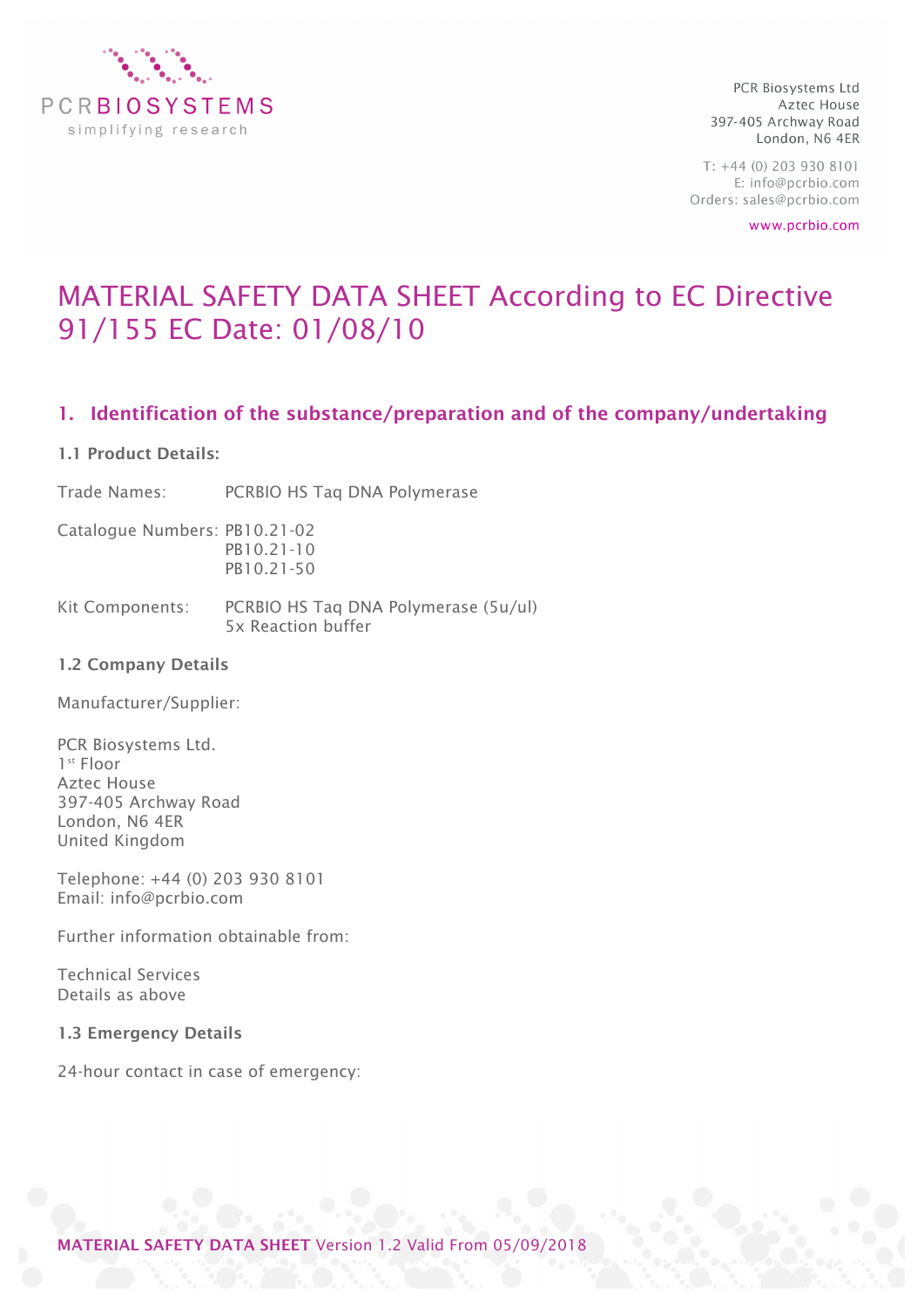

 $T: +44(0)$  203 930 8101 E: info@pcrbio.com Orders: sales@pcrbio.com

www.pcrbio.com

PCR Biosystems Ltd. 1st Floor Aztec House 397-405 Archway Road London, N6 4ER United Kingdom

Telephone: +44 (0) 203 930 8101

# 2. Hazards identification

· Trade name PCRBIO HS Taq DNA Polymerase (5u/ul)

· Classification of the substance or mixture

· Classification according to Regulation (EC) No 1272/2008 The product is not classified according to the CLP regulation.

· Classification according to Directive 67/548/EEC or Directive 1999/45/EC Void

· Information concerning particular hazards for human and environment:

The product does not have to be labelled due to the calculation procedure of the "General Classification guideline for preparations of the EU" in the latest valid version.

#### · Classification system:

The classification was made according to the latest editions of the EU-lists, and expanded upon from company and literature data.

· Label elements

· Labelling according to EU guidelines:

Observe the general safety regulations when handling chemicals

The product is not subject to identification regulations under EU Directives and the Ordinance on Hazardous Materials (GefStoffV).

· Safety phrases:

35 This material and its container must be disposed of in a safe way.

· Other hazards

- · Results of PBT and vPvB assessment
- · PBT: Not applicable.

· vPvB: Not applicable.

## 3. Composition/information on ingredients

· Chemical characterization: Mixtures

· Description: Mixture of the substances listed below with nonhazardous additions.

· Dangerous components: Glycerol CAS: 56-81-5 EINECS: 200-289-5

· Additional information For the wording of the listed risk phrases refer to section 16.

## 4. First aid measures

- · Description of first aid measures
- · General information No special measures required.
- · After inhalation Supply fresh air; consult doctor in case of complaints.
- · After skin contact Generally the product does not irritate the skin.
- · After eye contact Rinse opened eye for several minutes under running water.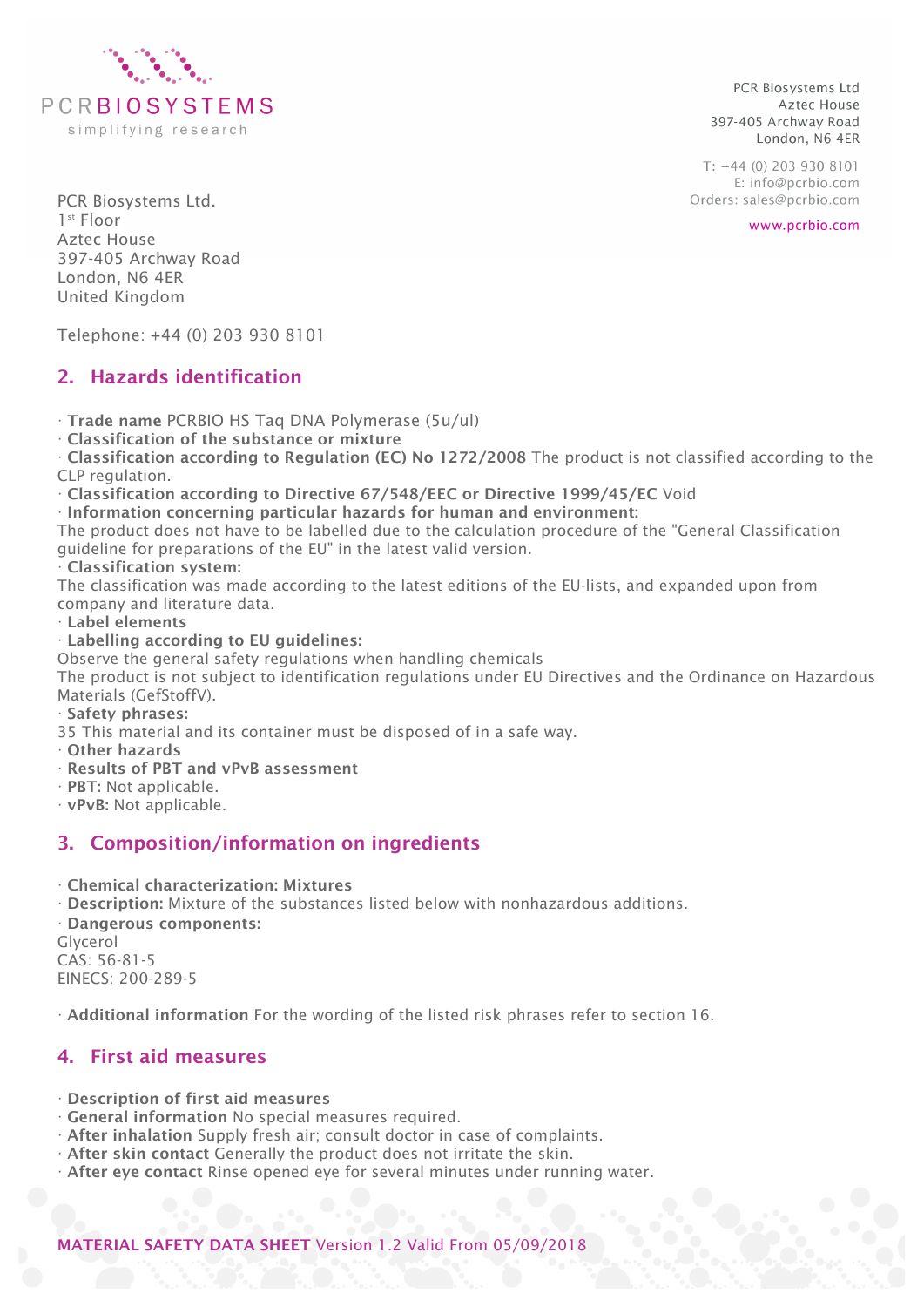

 $T: +44(0)$  203 930 8101 E: info@pcrbio.com Orders: sales@pcrbio.com

www.pcrbio.com

· After swallowing Induce vomiting and call for medical help.

· Information for doctor

· Most important symptoms and effects, both acute and delayed No further relevant information available.

· Indication of any immediate medical attention and special treatment needed No further relevant information available.

## 5. Firefighting measures

· Extinguishing media

· Suitable extinguishing agents

CO2, extinguishing powder or water spray. Fight larger fires with water spray or alcohol resistant foam.

· Special hazards arising from the substance or mixture No further relevant information available.

· Advice for firefighters

· Protective equipment: No special measures required.

## 6. Accidental release measures

· Personal precautions, protective equipment and emergency procedures Not required.

· Environmental precautions:

Dilute with plenty of water.

Do not allow to enter sewers/ surface or ground water.

· Methods and material for containment and cleaning up:

Absorb with liquid-binding material (sand, diatomite, acid binders, universal binders, sawdust). Dispose contaminated material as waste according to item 13.

· Reference to other sections

No dangerous substances are released.

See Section 7 for information on safe handling

See Section 8 for information on personal protection equipment.

See Section 13 for disposal information.

## 7. Handling and storage

- · Handling
- · Precautions for safe handling No special measures required.
- · Information about protection against explosions and fires: No special measures required.
- · Conditions for safe storage, including any incompatibilities

· Storage

- · Requirements to be met by storerooms and receptacles: According to product specification
- · Information about storage in one common storage facility: Not required.
- · Further information about storage conditions: None.
- · Specific end use(s) No further relevant information available.

## 8. Exposure controls/personal protection

- · Additional information about design of technical systems: No further data; see item 7. · Control parameters
- · Components with limit values that require monitoring at the workplace:

56-81-5 glycerol WEL () Long-term value: 10 mg/m<sup>3</sup>

· Additional information: The lists that were valid during the creation were used as basis.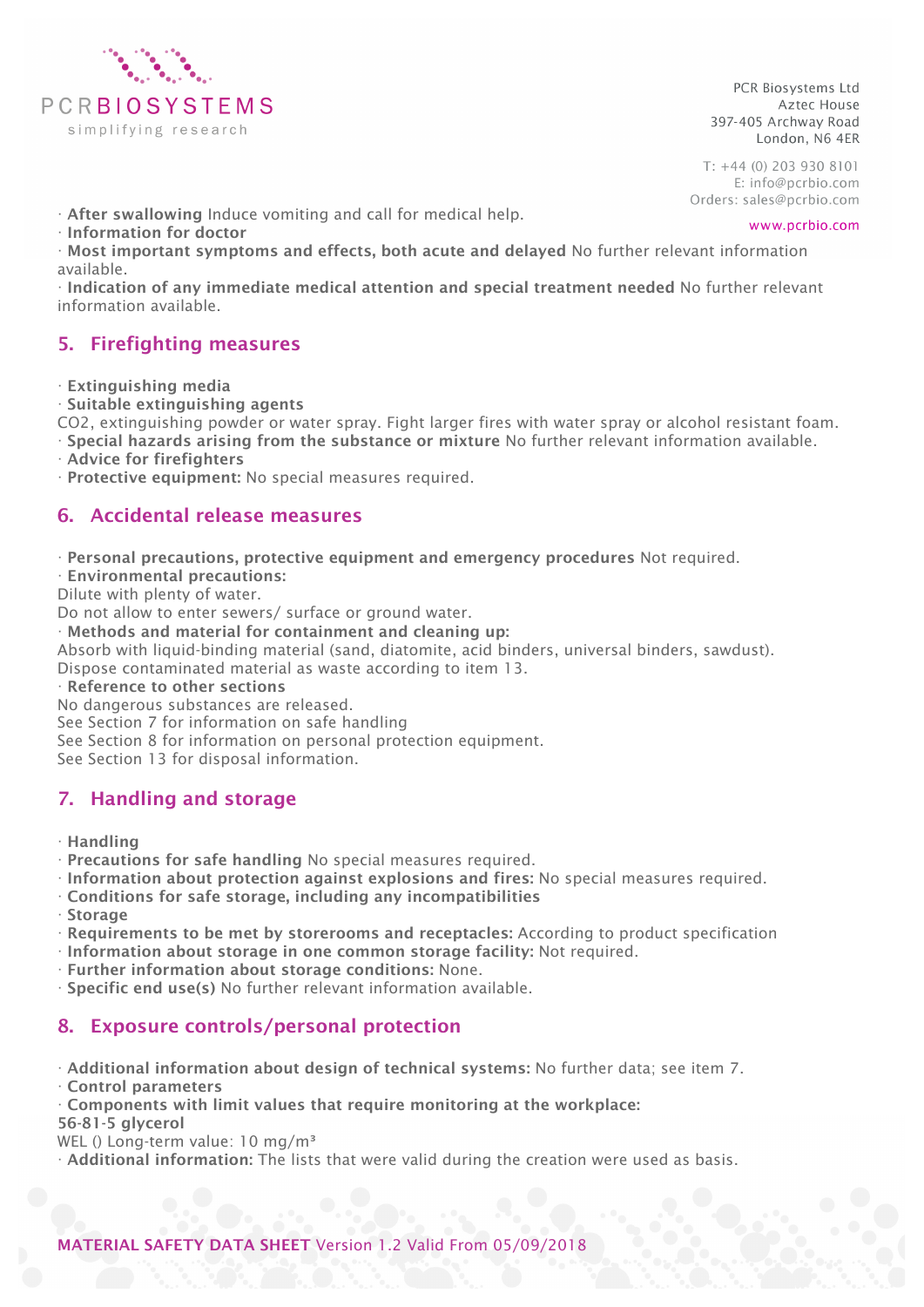

 $T: +44(0)$  203 930 8101 E: info@pcrbio.com Orders: sales@pcrbio.com

www.pcrbio.com

- · Exposure controls
- · Personal protective equipment
- · General protective and hygienic measures

The usual precautionary measures should be adhered to when handling chemicals.

- · Breathing equipment: Not required.
- · Protection of hands: Protective gloves.
- · Material of gloves Synthetic gloves
- · Penetration time of glove material

The exact break trough time has to be found out by the manufacturer of the protective gloves and has to be observed.

· Eye protection: Safety glasses

## 9. Physical and chemical properties

- · Information on basic physical and chemical properties
- · General Information
- · Appearance:
- Form: Fluid
- Colour: Colourless
- · Odour: Odourless
- · Odour threshold: Not determined.
- · pH-value: Not determined.
- · Change in condition

Melting point/Melting range: undetermined

- Boiling point/Boiling range: 100°C
- · Flash point: > 55°C
- · Flammability (solid, gaseous) Not applicable.
- · Ignition temperature: 270°C
- · Decomposition temperature: Not determined.
- · Self igniting: Product is not selfigniting.
- · Danger of explosion: Product does not present an explosion hazard.
- · Explosion limits:
- Lower: 1.8 Vol %
- Upper: 63.0 Vol %
- · Vapour pressure at 20°C: 23 hPa
- · Density: Not determined
- · Relative density Not determined.
- · Vapour density Not determined.
- · Evaporation rate Not determined.
- · Solubility in / Miscibility with
- Water: Fully miscible
- · Segregation coefficient (n-octanol/water): Not determined.
- · Viscosity:
- dynamic: Not determined.
- kinematic: Not determined.
- · Solvent content:
- Organic solvents: 12.0 %
- Water: 71.3 %
- Solids content: 16.7 %
- · Other information No further relevant information available.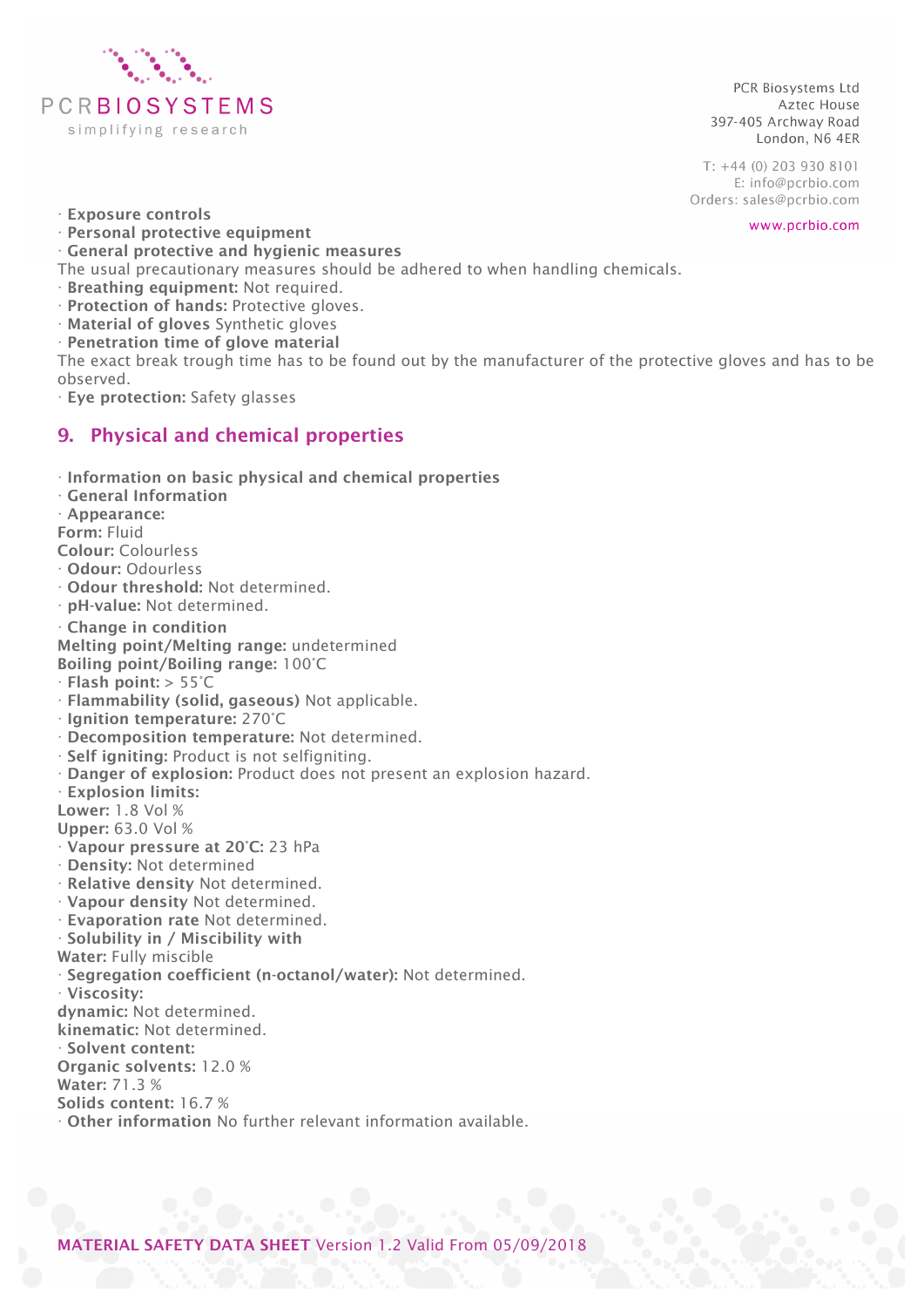

# 10. Stability and reactivity

 $T: +44(0)$  203 930 8101 E: info@pcrbio.com Orders: sales@pcrbio.com

PCR Biosystems Ltd

397-405 Archway Road

Aztec House

London, N6 4ER

· Reactivity

- · Chemical stability
- · Thermal decomposition / conditions to be avoided: No decomposition if used according to specifications.
- · Possibility of hazardous reactions No dangerous reactions known
- · Conditions to avoid No further relevant information available.
- · Incompatible materials: No further relevant information available.
- · Hazardous decomposition products: No dangerous decomposition products known

# 11. Toxicological information

- · Information on toxicological effects
- · Acute toxicity:
- · LD/LC50 values that are relevant for classification:

67-68-5 dimethyl sulfoxide

Oral LD50 14500 mg/kg (rat)

- · Primary irritant effect:
- · on the skin: No irritant effect.
- · on the eye: No irritating effect.
- · Sensitization: No sensitizing effects known.
- · Additional toxicological information:

The product is not subject to classification according to the calculation method of the General EU Classification Guidelines for Preparations as issued in the latest version:

When used and handled according to specifications, the product does not have any harmful effects according to our experience and the information provided to us.

# 12. Ecological information

- · Toxicity
- · Acquatic toxicity: No further relevant information available.
- · Persistence and degradability No further relevant information available.
- · Behaviour in environmental systems:
- · Bioaccumulative potential No further relevant information available.
- · Mobility in soil No further relevant information available.
- · Additional ecological information:
- · General notes:

Water hazard class 1 (German Regulation) (Self-assessment): slightly hazardous for water.

Do not allow undiluted product or large quantities of it to reach ground water, water course or sewage system.

- · Results of PBT and vPvB assessment
- · PBT: Not applicable.
- · vPvB: Not applicable.
- · Other adverse effects No further relevant information available.

## 13. Disposal considerations

#### · Waste treatment methods

· Recommendation

Must not be disposed of together with household garbage. Do not allow product to reach sewage system.

- · Uncleaned packagings:
- · Recommendation: Disposal must be made according to official regulations.
- · Recommended cleansing agent: Water, if necessary with cleansing agents.

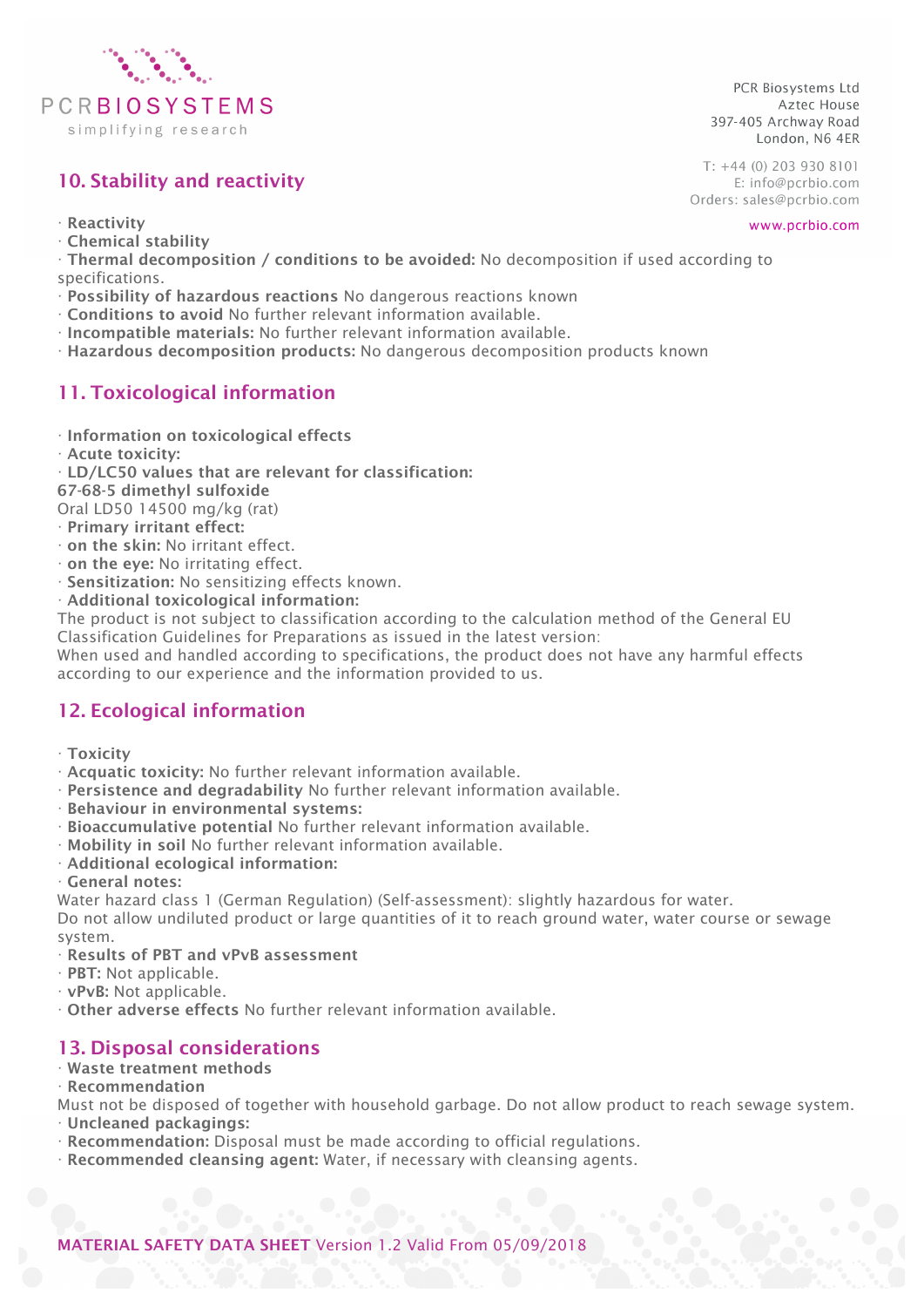

# 14. Transport information

· Maritime transport IMDG:

- · Marine pollutant: No
- · Special precautions for user Not applicable.
- · Transport/Additional information: Not dangerous according to the above specifications.
- · Transport in bulk according to Annex II of MARPOL73/78 and the IBC Code Not applicable.

## 15. Regulatory information

· Safety, health and environmental regulations/legislation specific for the substance or mixture · National regulations

· Technical instructions (air):

Class Share in %

NK 10-20

- · Water hazard class: Water hazard class 1 (Self-assessment): slightly hazardous for water.
- · Chemical safety assessment: A Chemical Safety Assessment has not been carried out.

## 16. Other information

This information is based on our present knowledge. However, this shall not constitute a guarantee for any specific product features and shall not establish a legally valid contractual relationship.

PCR Biosystems Ltd Aztec House 397-405 Archway Road London, N6 4ER

 $T: +44(0)$  203 930 8101 E: info@pcrbio.com Orders: sales@pcrbio.com

www.pcrbio.com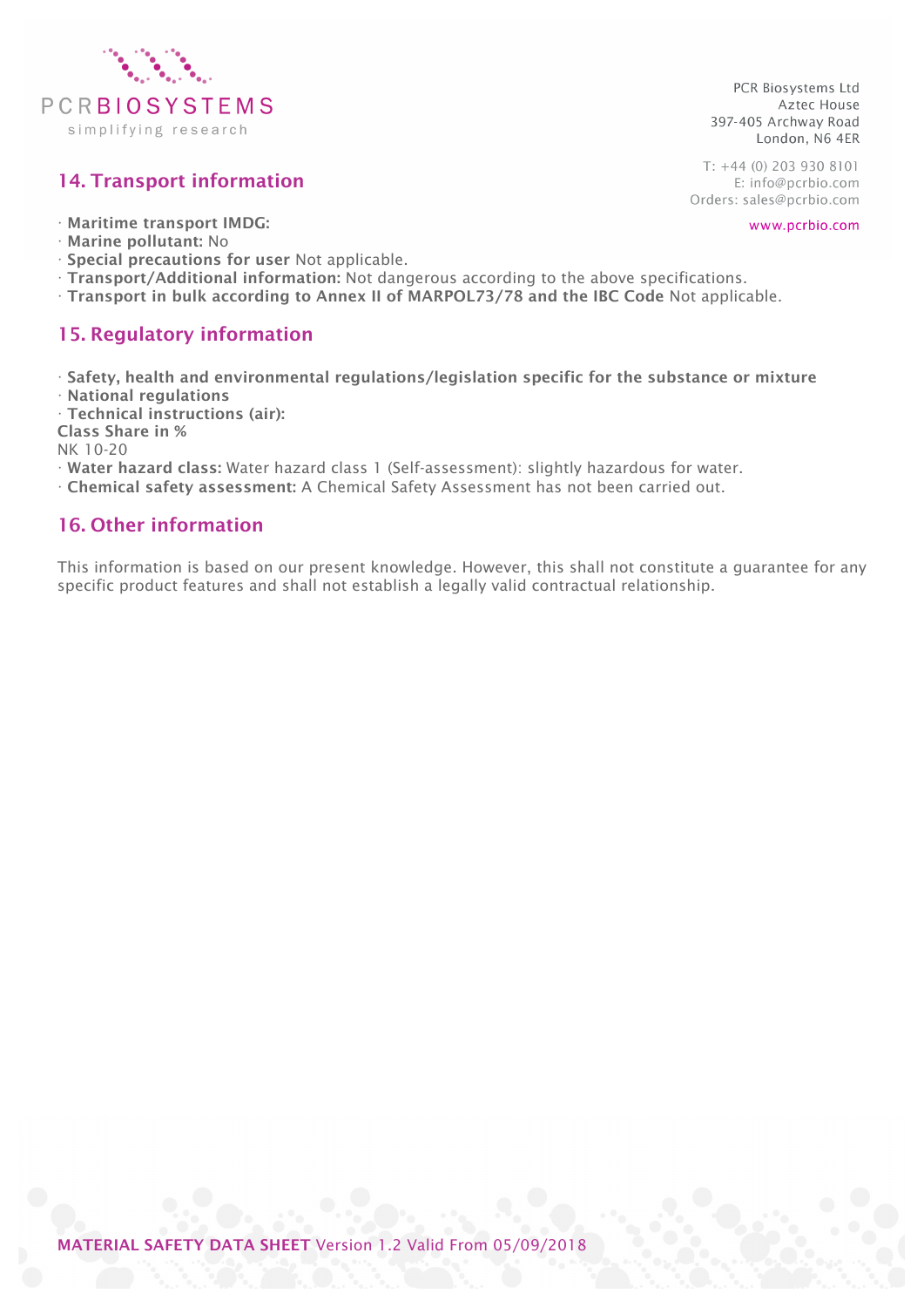

 $T: +44(0)$  203 930 8101 E: info@pcrbio.com Orders: sales@pcrbio.com

www.pcrbio.com

# MATERIAL SAFETY DATA SHEET According to EC Directive 91/155 EC Date: 01/08/10

## 1 Identification of the substance/preparation and of the company/undertaking

#### 1.1 Product Details:

Trade Names: PCRBIO HS Taq DNA Polymerase

Catalogue Numbers: PB10.21-02 PB10.21-10 PB10.21-50

Kit Components: PCRBIO HS Taq DNA Polymerase (5u/ul) 5x Reaction buffer

#### 1.2 Company Details

Manufacturer/Supplier:

PCR Biosystems Ltd. 1<sup>st</sup> Floor Aztec House 397-405 Archway Road London, N6 4ER United Kingdom

Telephone: +44 (0) 203 930 8101 Email: info@pcrbio.com

Further information obtainable from:

Technical Services Details as above

1.3 Emergency Details

24-hour contact in case of emergency:

MATERIAL SAFETY DATA SHEET Version 1.2 Valid From 05/09/2018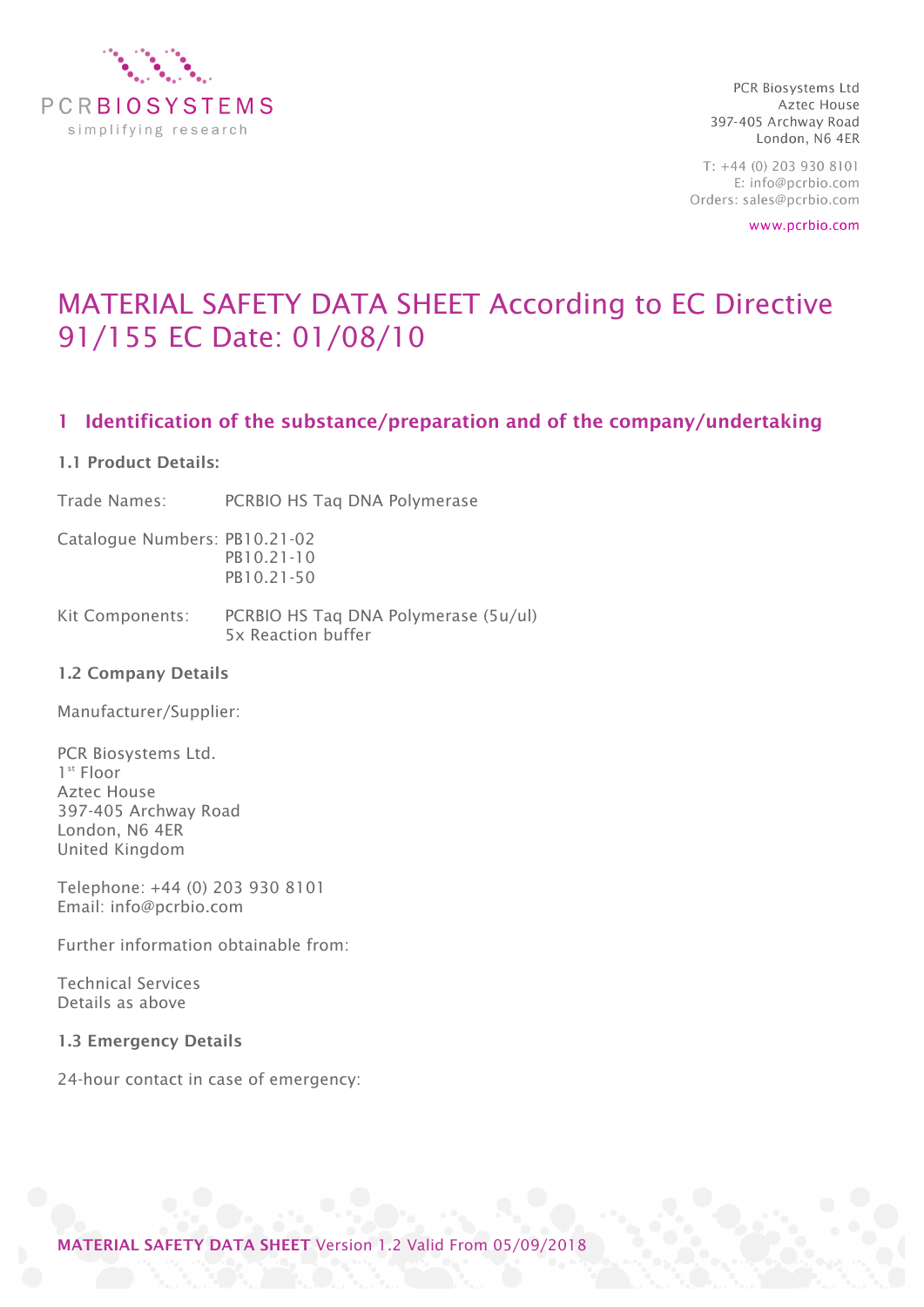

 $T: +44(0)$  203 930 8101 E: info@pcrbio.com Orders: sales@pcrbio.com

www.pcrbio.com

PCR Biosystems Ltd. 1st Floor Aztec House 397-405 Archway Road London, N6 4ER United Kingdom

Telephone: +44 (0) 203 930 8101

## 2. Hazards identification

· Trade name 5x Reaction buffer

· Classification of the substance or mixture

· Classification according to Regulation (EC) No 1272/2008 The product is not classified according to the CLP regulation.

· Classification according to Directive 67/548/EEC or Directive 1999/45/EC Void

· Information concerning particular hazards for human and environment:

The product does not have to be labelled due to the calculation procedure of the "General Classification guideline for preparations of the EU" in the latest valid version.

#### · Classification system:

The classification was made according to the latest editions of the EU-lists, and expanded upon from company and literature data.

· Label elements

#### · Labelling according to EU guidelines:

Observe the general safety regulations when handling chemicals

The product is not subject to identification regulations under EU Directives and the Ordinance on Hazardous Materials (GefStoffV).

#### · Safety phrases:

35 This material and its container must be disposed of in a safe way.

- · Other hazards
- · Results of PBT and vPvB assessment
- · PBT: Not applicable.
- · vPvB: Not applicable.

## 3. Composition/information on ingredients

· Chemical characterization: Mixtures

· Description: Mixture of the substances listed below with nonhazardous additions.

· Dangerous components:

None

· Additional information For the wording of the listed risk phrases refer to section 16.

## 4. First aid measures

- · Description of first aid measures
- · General information No special measures required.
- · After inhalation Supply fresh air; consult doctor in case of complaints.
- · After skin contact Generally the product does not irritate the skin.
- · After eye contact Rinse opened eye for several minutes under running water.
- · After swallowing Induce vomiting and call for medical help.

· Information for doctor

MATERIAL SAFETY DATA SHEET Version 1.2 Valid From 05/09/2018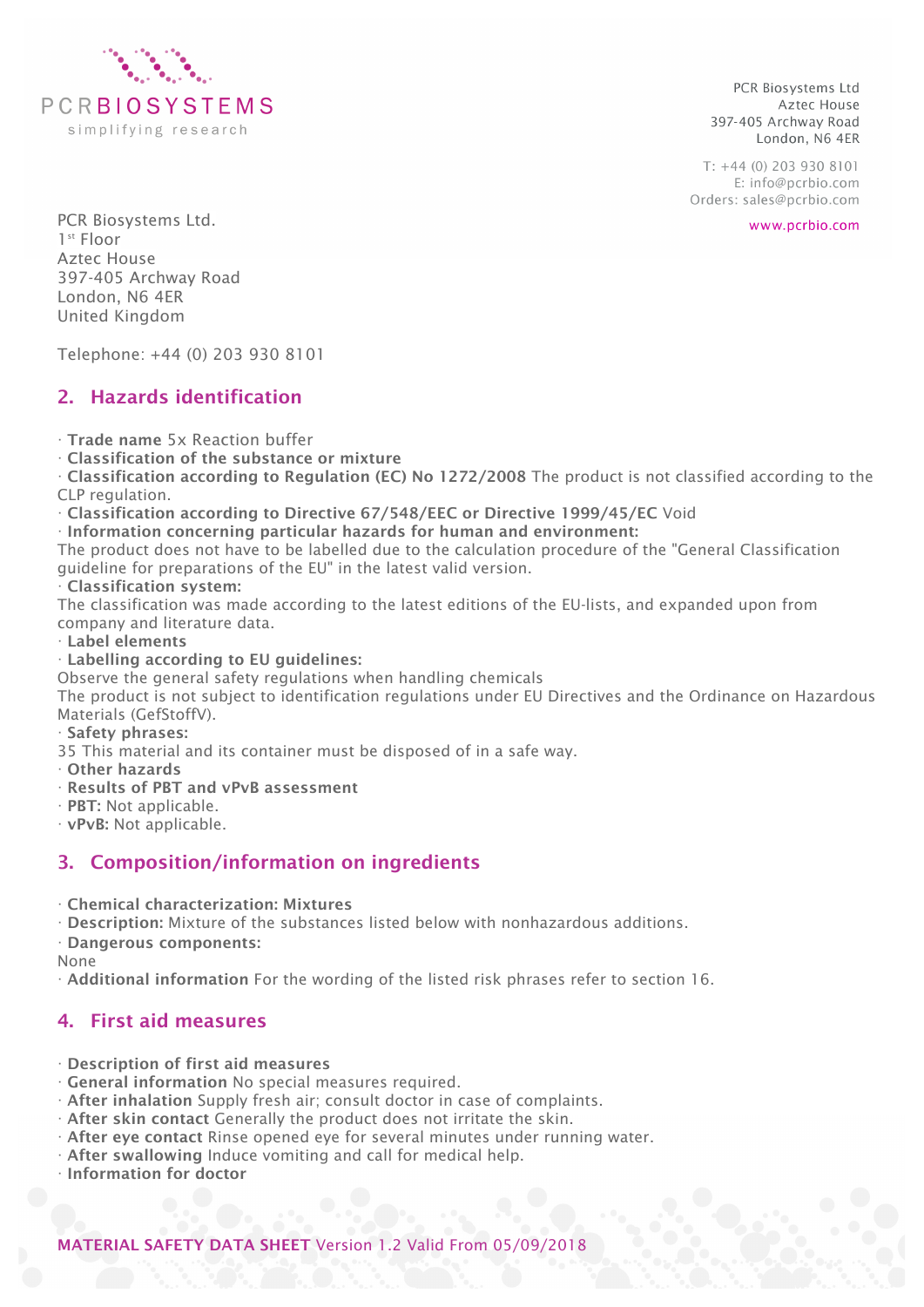

 $T: +44(0)$  203 930 8101 E: info@pcrbio.com Orders: sales@pcrbio.com

www.pcrbio.com

· Most important symptoms and effects, both acute and delayed No further relevant information available.

· Indication of any immediate medical attention and special treatment needed No further relevant information available.

## 5. Firefighting measures

· Extinguishing media

· Suitable extinguishing agents

CO2, extinguishing powder or water spray. Fight larger fires with water spray or alcohol resistant foam. · Special hazards arising from the substance or mixture No further relevant information available.

· Advice for firefighters

· Protective equipment: No special measures required.

## 6. Accidental release measures

· Personal precautions, protective equipment and emergency procedures Not required.

· Environmental precautions:

Dilute with plenty of water.

Do not allow to enter sewers/ surface or ground water.

· Methods and material for containment and cleaning up:

Absorb with liquid-binding material (sand, diatomite, acid binders, universal binders, sawdust).

Dispose contaminated material as waste according to item 13.

· Reference to other sections

No dangerous substances are released.

See Section 7 for information on safe handling

See Section 8 for information on personal protection equipment.

See Section 13 for disposal information.

## 7. Handling and storage

· Handling

· Precautions for safe handling No special measures required.

- · Information about protection against explosions and fires: No special measures required.
- · Conditions for safe storage, including any incompatibilities
- · Storage
- · Requirements to be met by storerooms and receptacles: According to product specification
- · Information about storage in one common storage facility: Not required.
- · Further information about storage conditions: None.
- · Specific end use(s) No further relevant information available.

## 8. Exposure controls/personal protection

· Additional information about design of technical systems: No further data; see item 7.

· Control parameters

· Components with limit values that require monitoring at the workplace: None

· Additional information: The lists that were valid during the creation were used as basis.

· Exposure controls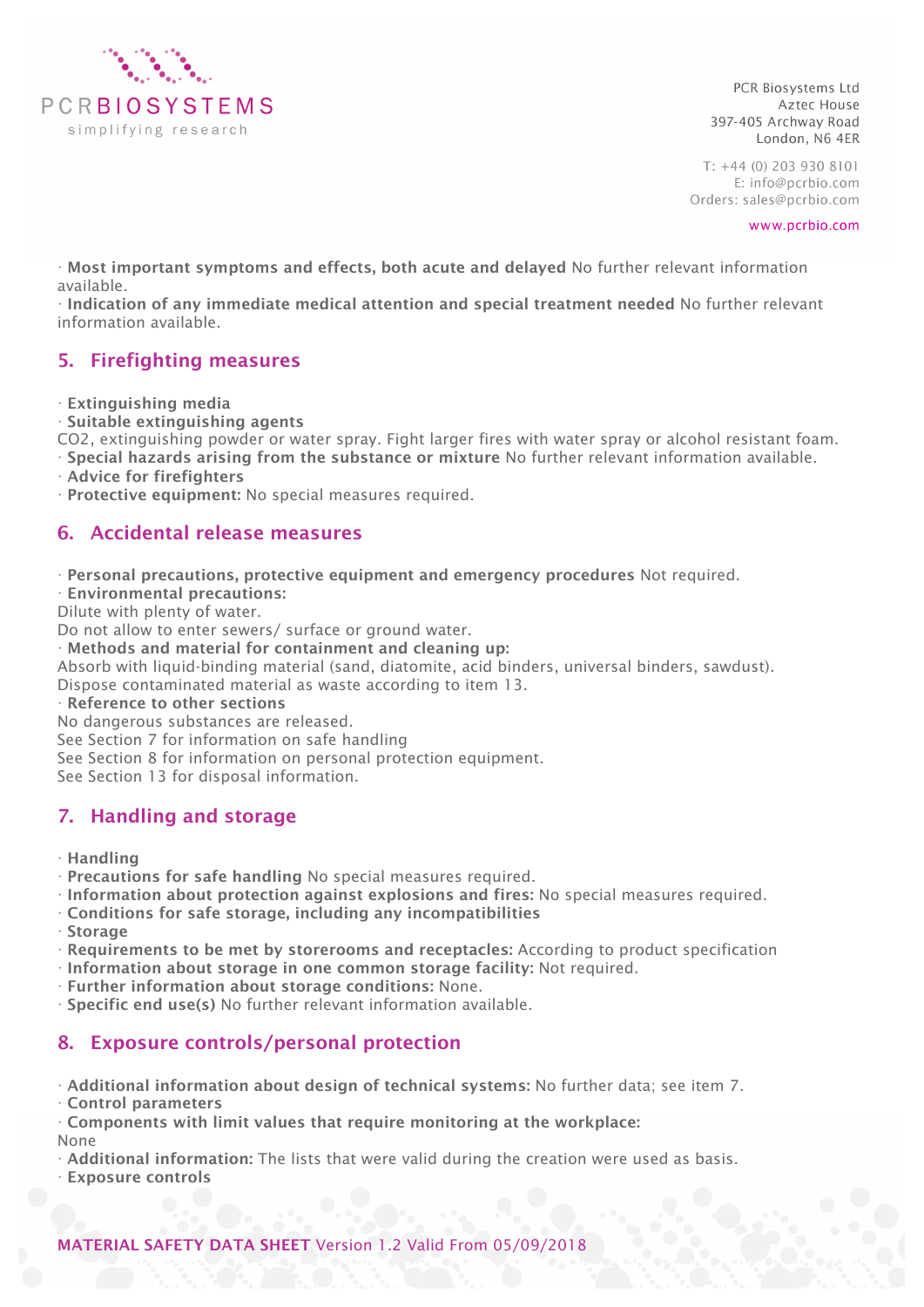

 $T: +44(0)$  203 930 8101 E: info@pcrbio.com Orders: sales@pcrbio.com

www.pcrbio.com

· Personal protective equipment · General protective and hygienic measures

The usual precautionary measures should be adhered to when handling chemicals.

- · Breathing equipment: Not required.
- · Protection of hands: Protective gloves.
- · Material of gloves Synthetic gloves
- · Penetration time of glove material

The exact break trough time has to be found out by the manufacturer of the protective gloves and has to be observed.

· Eye protection: Safety glasses

## 9. Physical and chemical properties

- · Information on basic physical and chemical properties
- · General Information
- · Appearance:
- Form: Fluid
- Colour: Colourless
- · Odour: Odourless
- · Odour threshold: Not determined.
- · pH-value: Not determined.
- · Change in condition

Melting point/Melting range: undetermined

- Boiling point/Boiling range: 100°C
- $\cdot$  Flash point:  $> 55^{\circ}$ C
- · Flammability (solid, gaseous) Not applicable.
- · Ignition temperature: 270°C
- · Decomposition temperature: Not determined.
- · Self igniting: Product is not selfigniting.
- · Danger of explosion: Product does not present an explosion hazard.
- · Explosion limits:
- Lower: 1.8 Vol %
- Upper: 63.0 Vol %
- · Vapour pressure at 20°C: 23 hPa
- · Density: Not determined
- · Relative density Not determined.
- · Vapour density Not determined.
- · Evaporation rate Not determined.
- · Solubility in / Miscibility with

Water: Fully miscible

Segregation coefficient (n-octanol/water): Not determined.

- · Viscosity:
- dynamic: Not determined.
- kinematic: Not determined.
- · Solvent content:
- Organic solvents: 12.0 %
- Water: 71.3 %

Solids content: 16.7 %

· Other information No further relevant information available.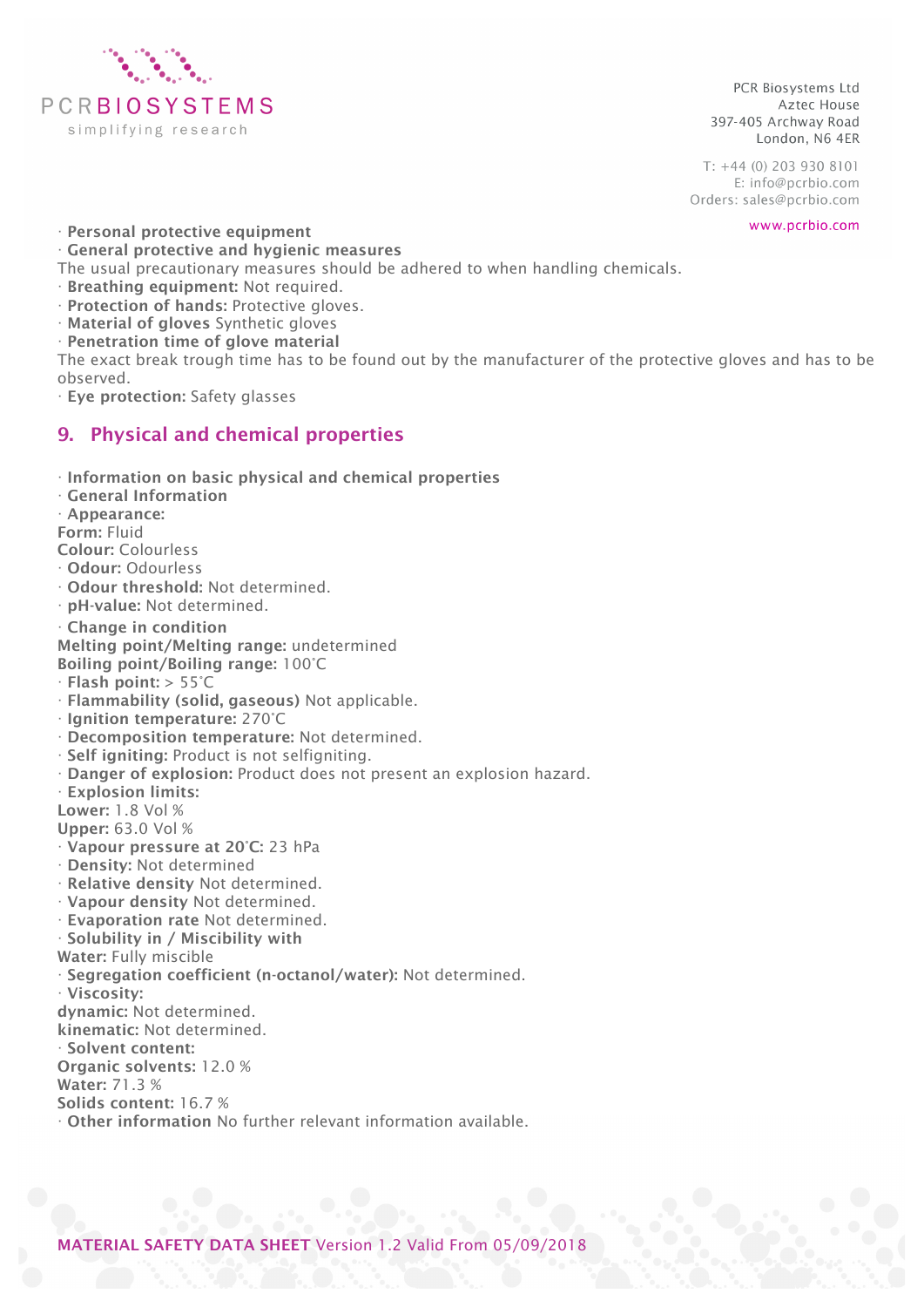

 $T: +44(0)$  203 930 8101 E: info@pcrbio.com Orders: sales@pcrbio.com

www.pcrbio.com

## 10. Stability and reactivity

- · Reactivity
- · Chemical stability

· Thermal decomposition / conditions to be avoided: No decomposition if used according to specifications.

- · Possibility of hazardous reactions No dangerous reactions known
- · Conditions to avoid No further relevant information available.
- · Incompatible materials: No further relevant information available.
- · Hazardous decomposition products: No dangerous decomposition products known

## 11. Toxicological information

- · Information on toxicological effects
- · Acute toxicity:
- · LD/LC50 values that are relevant for classification:
- 67-68-5 dimethyl sulfoxide
- Oral LD50 14500 mg/kg (rat)
- · Primary irritant effect:
- · on the skin: No irritant effect.
- · on the eye: No irritating effect.
- · Sensitization: No sensitizing effects known.
- · Additional toxicological information:

The product is not subject to classification according to the calculation method of the General EU Classification Guidelines for Preparations as issued in the latest version:

When used and handled according to specifications, the product does not have any harmful effects according to our experience and the information provided to us.

## 12. Ecological information

- · Toxicity
- · Acquatic toxicity: No further relevant information available.
- · Persistence and degradability No further relevant information available.
- · Behaviour in environmental systems:
- · Bioaccumulative potential No further relevant information available.
- · Mobility in soil No further relevant information available.
- · Additional ecological information:

· General notes:

Water hazard class 1 (German Regulation) (Self-assessment): slightly hazardous for water.

Do not allow undiluted product or large quantities of it to reach ground water, water course or sewage system.

- · Results of PBT and vPvB assessment
- · PBT: Not applicable.
- · vPvB: Not applicable.
- · Other adverse effects No further relevant information available.